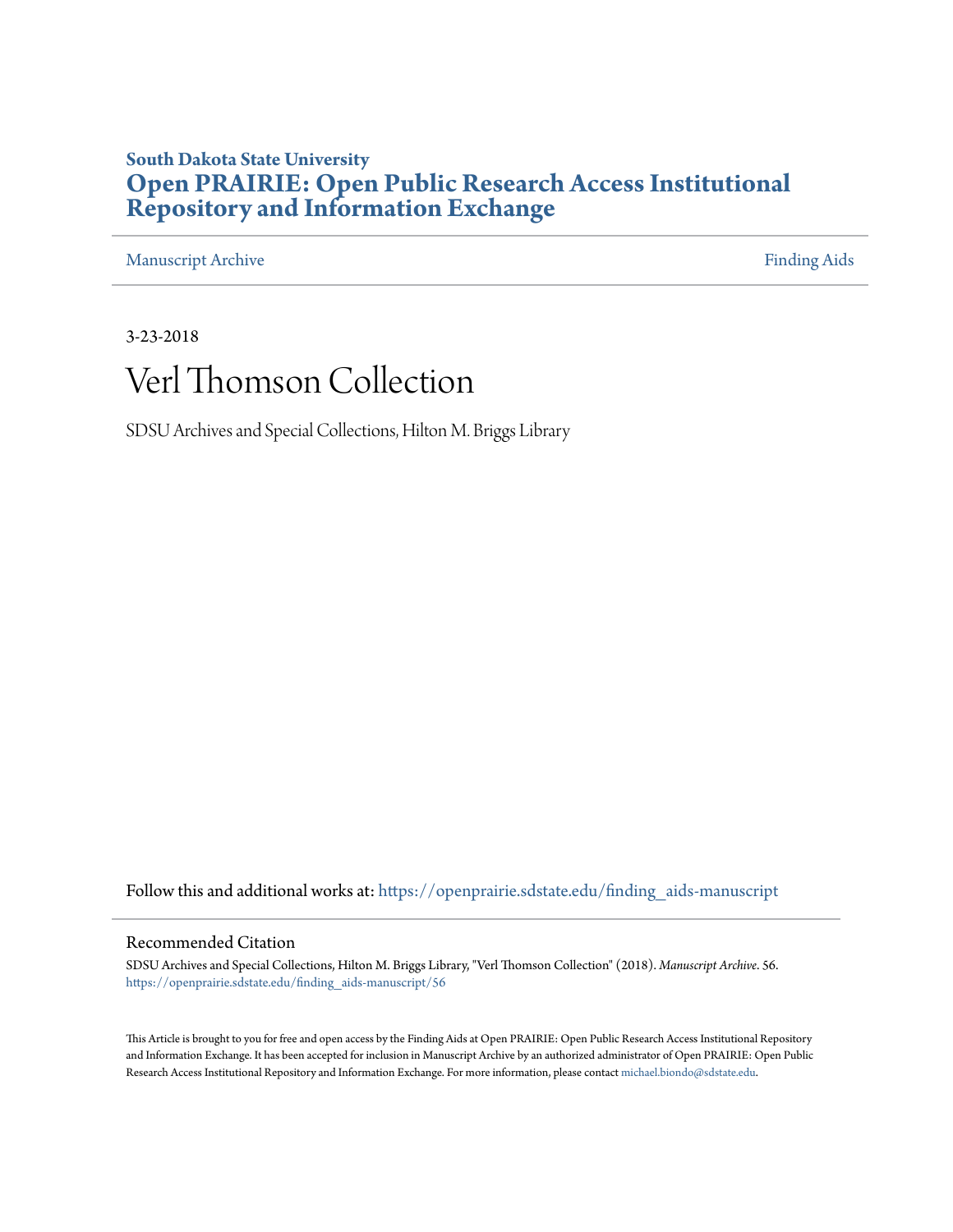# Verl Thomson Collection

#### Finding Aid

South Dakota State University Archives and Special Collections Briggs Library (SBL) Room 241 Box 2114 1300 North Campus Drive Brookings, SD 57007 Phone: 605-688-5094 Email: [arcrefs@sdstate.edu](mailto:arcrefs@sdstate.edu)

### **Collection Summary**

*Identifier*

MA 68

*Title*

Verl Thomson Collection

*Creator*

Virginia J. Thomson

*Dates*

1987-1989

*Extent*

0.21 linear feet -- 1 small document case

*Language*

English

#### *Repository*

South Dakota State University Archives and Special Collections, Hilton M. Briggs Library, Brookings, South Dakota.

#### *Access note*

This collection is open to researchers without restrictions. The materials in the Archives do not circulate and may be used in-house only.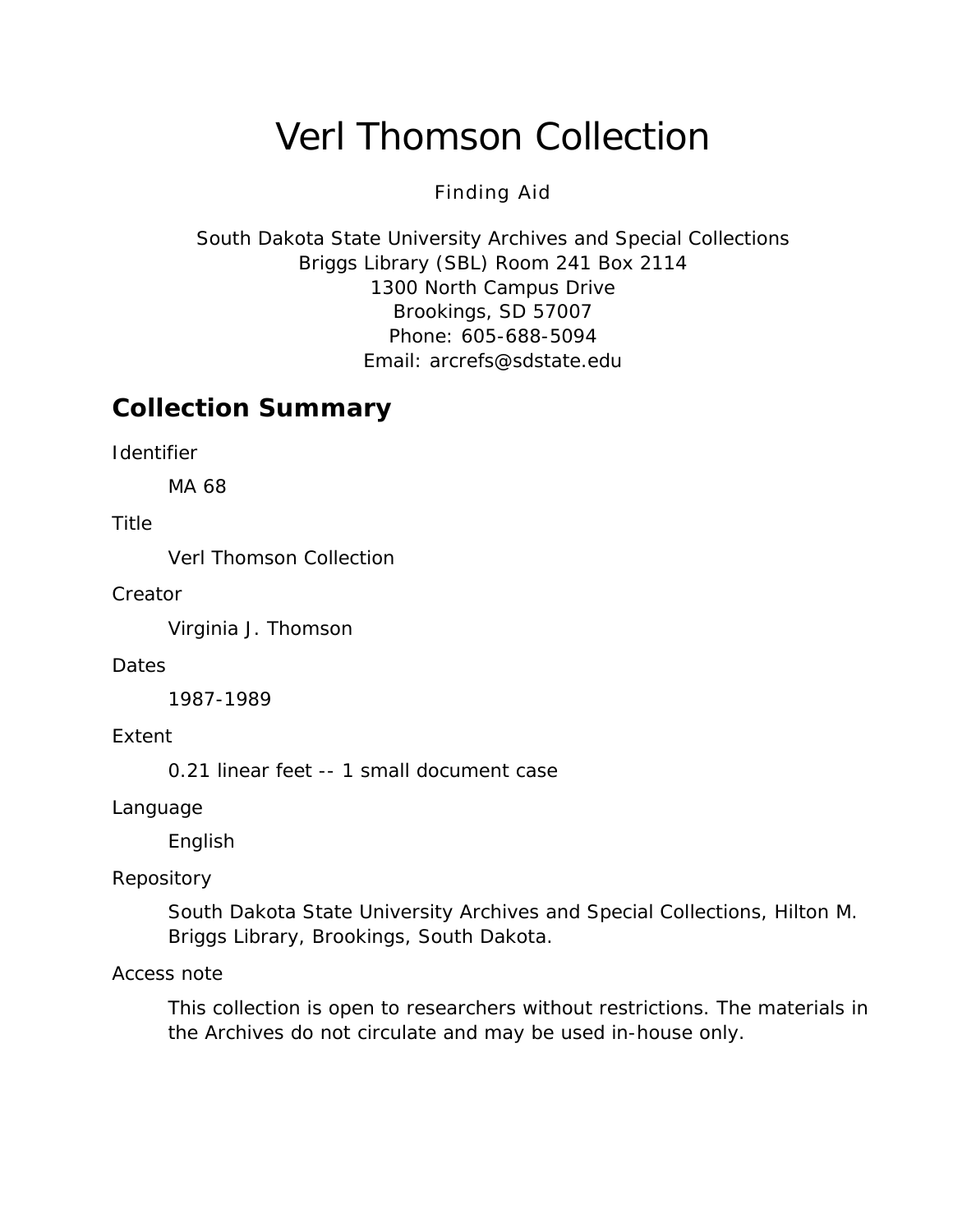#### *Preferred Citation*

*Name of item*. Verl Thomson Collection, MA 68. South Dakota State University Archives and Special Collections, Hilton M. Briggs Library, Brookings, South Dakota.

*Abstract*

Verl Thomson was a South Dakota broadcaster who worked for the first broadcast radio station in Sioux Falls in 1924 and later went on to be an announcer and program director for KSOO, KELO, and an announcer for NBC in Chicago. The collection contains a copy of Virginia Thomson's theses about Verl Thomson and memorials and tributes to Thomson.

### **Biographical Note**

Born April 26, 1906, Verl Thomson was a South Dakota broadcaster who worked for the first broadcast radio station in Sioux Falls in 1924 and later went on to be an announcer and program director for KSOO, KELO, and an announcer for NBC in Chicago. He began KSID in 1948 and sold the station in 1966. From 1962 to 1987 he was the executive director for the South Dakota Broadcasters Association. Thomson passed away July 7, 1989.

### **Contents Note**

The collection contains a copy of Virginia Thomson's theses about Verl Thomson and memorials and tributes to Thomson.

### **Key Words**

Thomson, Verl

### **Administrative Information**

#### *Conditions Governing Access*

This collection is open to researchers without restrictions. The materials in the Archives do not circulate and may be used in-house only.

Researchers conducting extensive research are asked to make an advance appointment to access archival material. Please call or e-mail prior to visiting the collection and indicate as much detail as possible about a particular topic and intended use.

South Dakota State University supports access to the materials, published and unpublished, in its collections. Nonetheless, access to some items may be